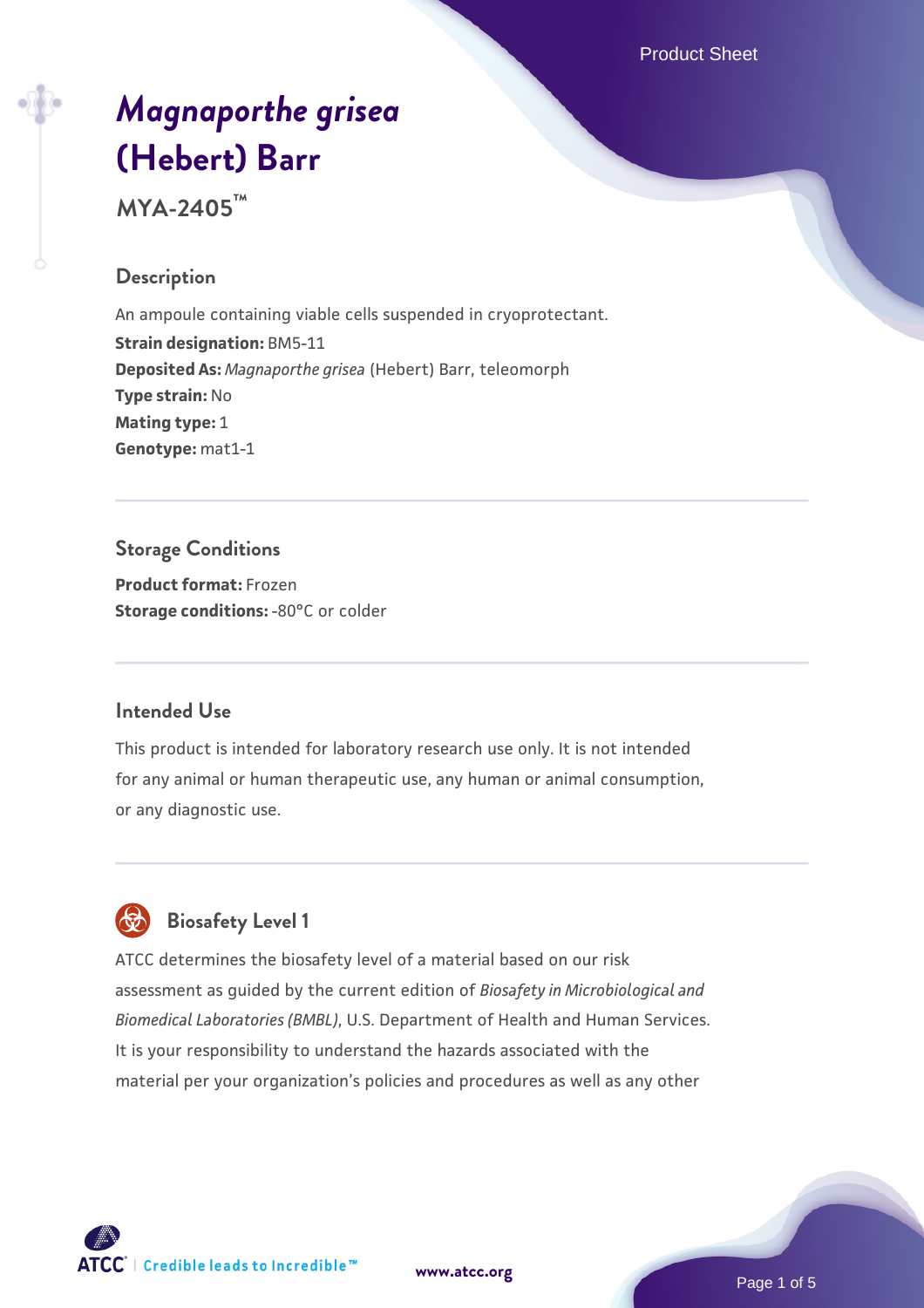applicable regulations as enforced by your local or national agencies.

ATCC highly recommends that appropriate personal protective equipment is always used when handling vials. For cultures that require storage in liquid nitrogen, it is important to note that some vials may leak when submersed in liquid nitrogen and will slowly fill with liquid nitrogen. Upon thawing, the conversion of the liquid nitrogen back to its gas phase may result in the vial exploding or blowing off its cap with dangerous force creating flying debris. Unless necessary, ATCC recommends that these cultures be stored in the vapor phase of liquid nitrogen rather than submersed in liquid nitrogen.

#### **Certificate of Analysis**

For batch-specific test results, refer to the applicable certificate of analysis that can be found at www.atcc.org.

## **Growth Conditions**

**Medium:**  [ATCC Medium 335: Potato carrot agar](https://www.atcc.org/-/media/product-assets/documents/microbial-media-formulations/3/3/5/atcc-medium-335.pdf?rev=a7055ab8b3c54646a9d0bdf7b34c1606) **Temperature:** 24°C **Incubation:** light

#### **Handling Procedures**

**Frozen ampoules** packed in dry ice should either be thawed immediately or stored in liquid nitrogen. If liquid nitrogen storage facilities are not available, frozen ampoules may be stored at or below -70°C for approximately one



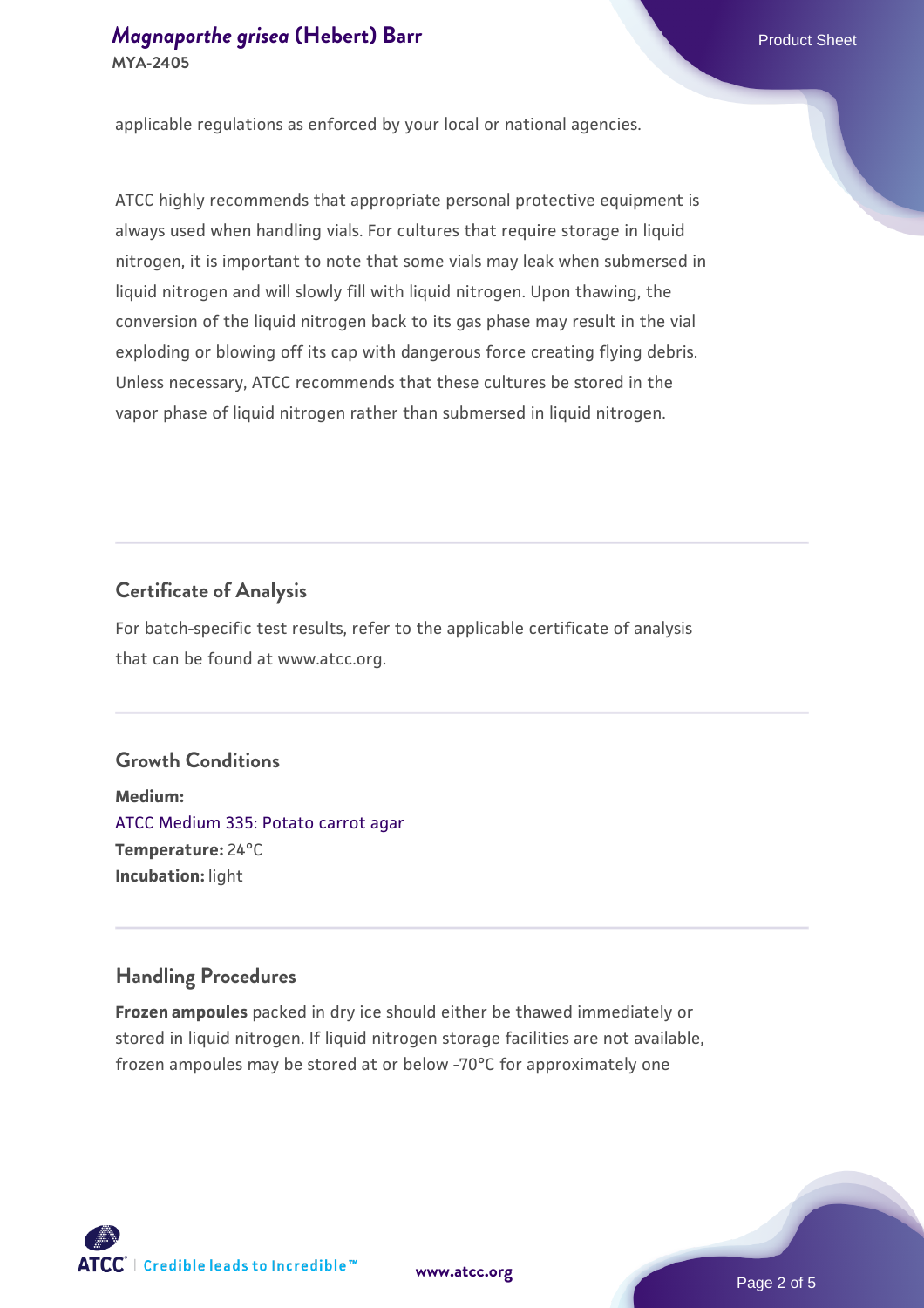### *[Magnaporthe grisea](https://www.atcc.org/products/mya-2405)* [\(Hebert\) Barr](https://www.atcc.org/products/mya-2405) **Product Sheet** Product Sheet **MYA-2405**

week. **Do not under any circumstance store frozen ampoules at refrigerator freezer temperatures (generally -20°C)**. Storage of frozen material at this temperature will result in the death of the culture.

- 1. To thaw a frozen ampoule, place in a **25°C to 30°C** water bath, until just thawed **(approximately 5 minutes)**. Immerse the ampoule just sufficient to cover the frozen material. Do not agitate the ampoule.
- 2. Immediately after thawing, wipe down ampoule with 70% ethanol and aseptically transfer at least 50 µL (or 2-3 agar cubes) of the content onto a plate or broth with medium recommended.
- Incubate the inoculum/strain at the temperature and conditions 3. recommended.
- 4. Inspect for growth of the inoculum/strain regularly for up to 4 weeks. The time necessary for significant growth will vary from strain to strain.

## **Material Citation**

If use of this material results in a scientific publication, please cite the material in the following manner: *Magnaporthe grisea* (Hebert) Barr (ATCC MYA-2405)

#### **References**

References and other information relating to this material are available at www.atcc.org.

#### **Warranty**

The product is provided 'AS IS' and the viability of ATCC® products is warranted for 30 days from the date of shipment, provided that the customer has stored and handled the product according to the information included on the product information sheet, website, and Certificate of Analysis. For living cultures, ATCC lists the media formulation and reagents

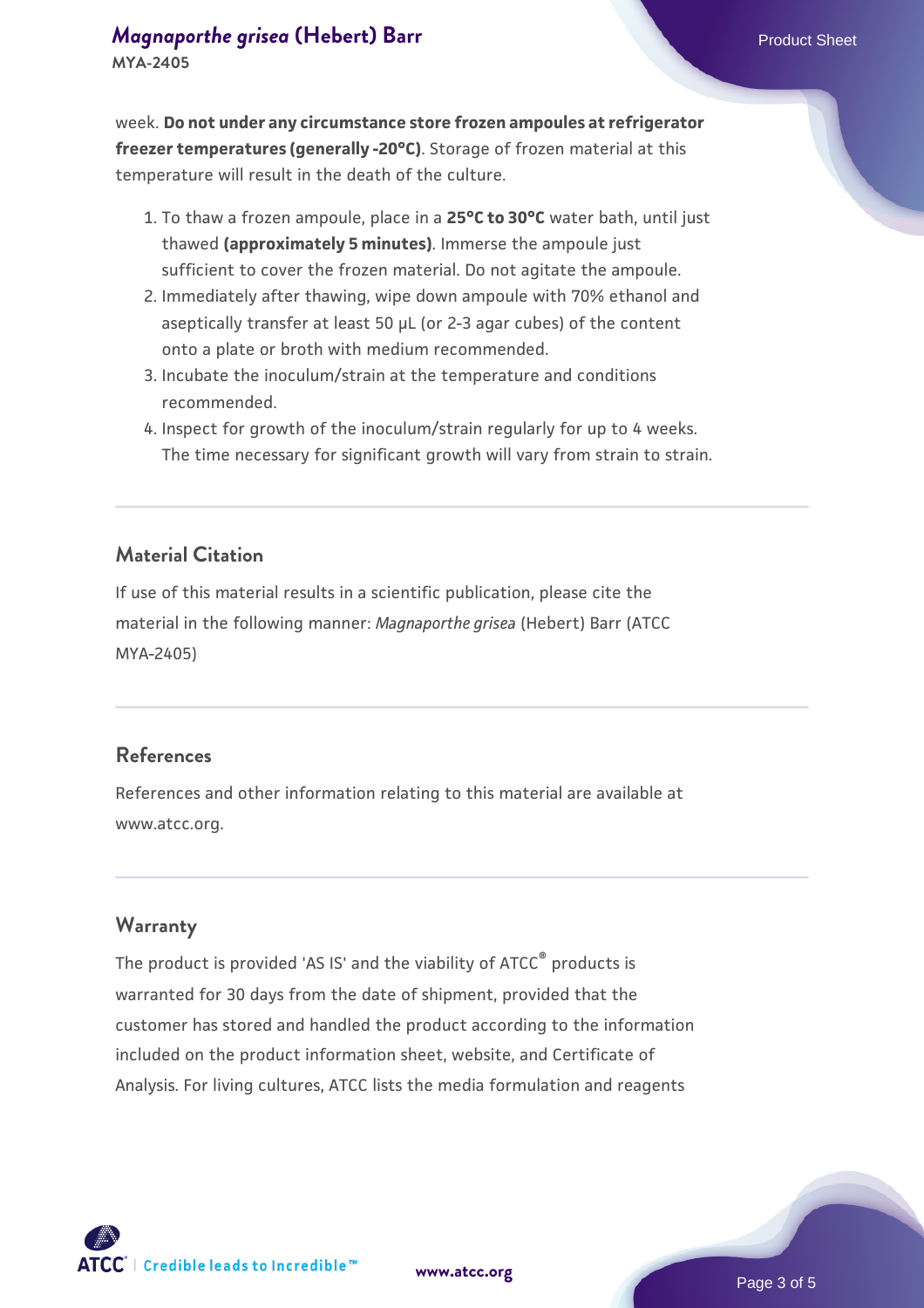that have been found to be effective for the product. While other unspecified media and reagents may also produce satisfactory results, a change in the ATCC and/or depositor-recommended protocols may affect the recovery, growth, and/or function of the product. If an alternative medium formulation or reagent is used, the ATCC warranty for viability is no longer valid. Except as expressly set forth herein, no other warranties of any kind are provided, express or implied, including, but not limited to, any implied warranties of merchantability, fitness for a particular purpose, manufacture according to cGMP standards, typicality, safety, accuracy, and/or noninfringement.

## **Disclaimers**

This product is intended for laboratory research use only. It is not intended for any animal or human therapeutic use, any human or animal consumption, or any diagnostic use. Any proposed commercial use is prohibited without a license from ATCC.

While ATCC uses reasonable efforts to include accurate and up-to-date information on this product sheet, ATCC makes no warranties or representations as to its accuracy. Citations from scientific literature and patents are provided for informational purposes only. ATCC does not warrant that such information has been confirmed to be accurate or complete and the customer bears the sole responsibility of confirming the accuracy and completeness of any such information.

This product is sent on the condition that the customer is responsible for and assumes all risk and responsibility in connection with the receipt, handling, storage, disposal, and use of the ATCC product including without limitation taking all appropriate safety and handling precautions to minimize health or environmental risk. As a condition of receiving the material, the customer agrees that any activity undertaken with the ATCC product and any progeny or modifications will be conducted in compliance with all applicable laws, regulations, and guidelines. This product is provided 'AS IS' with no representations or warranties whatsoever except as expressly set forth



**[www.atcc.org](http://www.atcc.org)**

Page 4 of 5